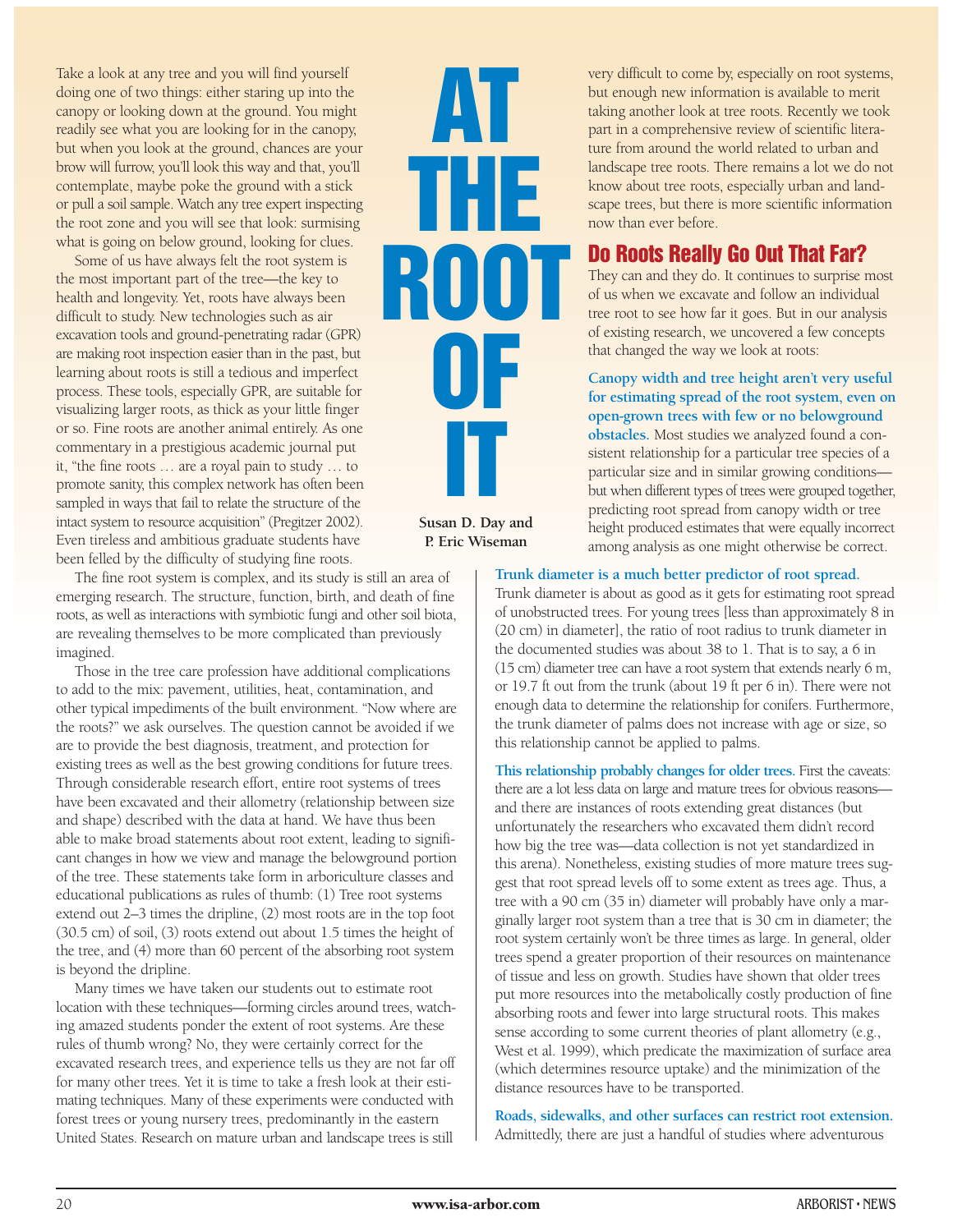root investigators have excavated tree roots under pavement. However, these indicate roots generally don't extend very far under intact pavement, and sometimes taper off in as little as 4 in (10 cm). In irrigated sites, root extent is sometimes confined to soil areas receiving irrigation. Other management practices, such as mulch, may also influence root spread, but such effects are not documented.

#### **Root systems are not uniformly distributed around a tree.**

When entire root systems are excavated and mapped, the irregularity of root distribution can be quite striking. In addition, roots can proliferate in pockets where water and nutrients are plentiful (such as near a leaky sewer line). From our vantage point above ground, we often cannot see changes in water tables or soil that might influence root distribution. However, root extent does tend to be greater on the uphill side of trees planted on a slope, or in the case of a leaning tree, on the side away from the lean.

These findings largely affirm current practices in tree root zone protection. For example, the guideline for tree protection zones (TPZs) described by Harris, Clark, and Matheny in their text *Arboriculture: Integrated Management of Trees, Shrubs, and Vines* (2004), is based on trunk diameter. Applying this metric to the growth patterns described above, larger trees will have more of the root system protected than smaller trees. This is exactly what we want in most cases because young, high-vitality trees can withstand considerably more injury than mature trees. Tree stature varies considerably of course. Consider that a mature flowering dogwood (*Cornus florida*) may have approximately the same trunk diameter as a young, rapidly growing elm (*Ulmus* spp.). Our TPZ metrics partly account for this by using higher ratio of TPZ radius to trunk diameter for more mature trees.

### **What About Root Depth?**

Tree roots seem to be able to grow everywhere. There are documented instances of roots penetrating cracks in rock 100 microns wide (that's one-tenth of a millimeter). They grow into sewers, buildings, basements, and even through large expanses of open air space. But somehow they rarely grow through compacted urban soils. There are exceptions though. For example, some tree species can elongate roots through compacted soil when it is softened by moisture. Also, some coarse-textured soils are less compactable than fine-textured clays, and roots may penetrate more deeply (Figure 1). Some considerations when estimating rooting depth:



Figure 1. Root depth varies by site. At the construction site pictured here (University of Costa Rica; San José, Costa Rica), nearby trees root systems can be seen to penetrate several meters deep.

**There are many barriers to deep roots.** Root depth is restricted by pavement, dense rock layers, compacted soil layers, and poor drainage—all common in urban sites (Figure 2). In addition, propagation techniques, nursery production, and transplanting may influence root depth. Adventitiously formed roots are more likely to grow outwards than down, but that is not always the case (Figure 3).

**Species matters, but common urban tree species can grow deep roots.** Root depth is species dependent, but common urban tree species such as hackberry (*Celtis occidentalis*) can grow very deep root systems if soil conditions permit. Roots for hackberry have been documented to reach a depth of 7 m, or 23 ft.





Figure 2. Root depth can be influenced by localized soil changes.  $\blacktriangle$  (a) A layer of dense mineral material, likely an artifact of previous construction, has confined roots of this black maple (*Acer nigrum*) very close to the surface.  $\blacktriangleleft$  (b) These loblolly pine (*Pinus taeda*) roots encountered a shallow water table and abruptly changed direction.

## **What Else Can Roots Do?**

We know roots supply water and nutrients to the tree and serve a host of other physiological functions, but roots have some other tricks up their sleeves. For example, fine roots turn over quickly, meaning roots die and new ones grow on a weekly and even daily basis. Roots push their way through the soil as well. Together this means tree roots build soil structure, creating tunnels and macropores as they elongate through the soil and deposit organic matter as they die. Roots can improve drainage too, not only through improving soil structure, but the tunnels created by live and dead roots allow water to move through the soil belowground. With current interest in distributed stormwater management and bioretention systems, these characteristics of tree root systems become very important. Root systems may also develop special features to aid in mechanical stability of the tree. Buttress roots, for example, distribute mechanical stress for the tree. Pronounced buttress roots are most common on tropical trees and are sometimes associated with shallow soils (Figure 4). Tree roots can also play a role in remediation of contaminated soils, stormwater